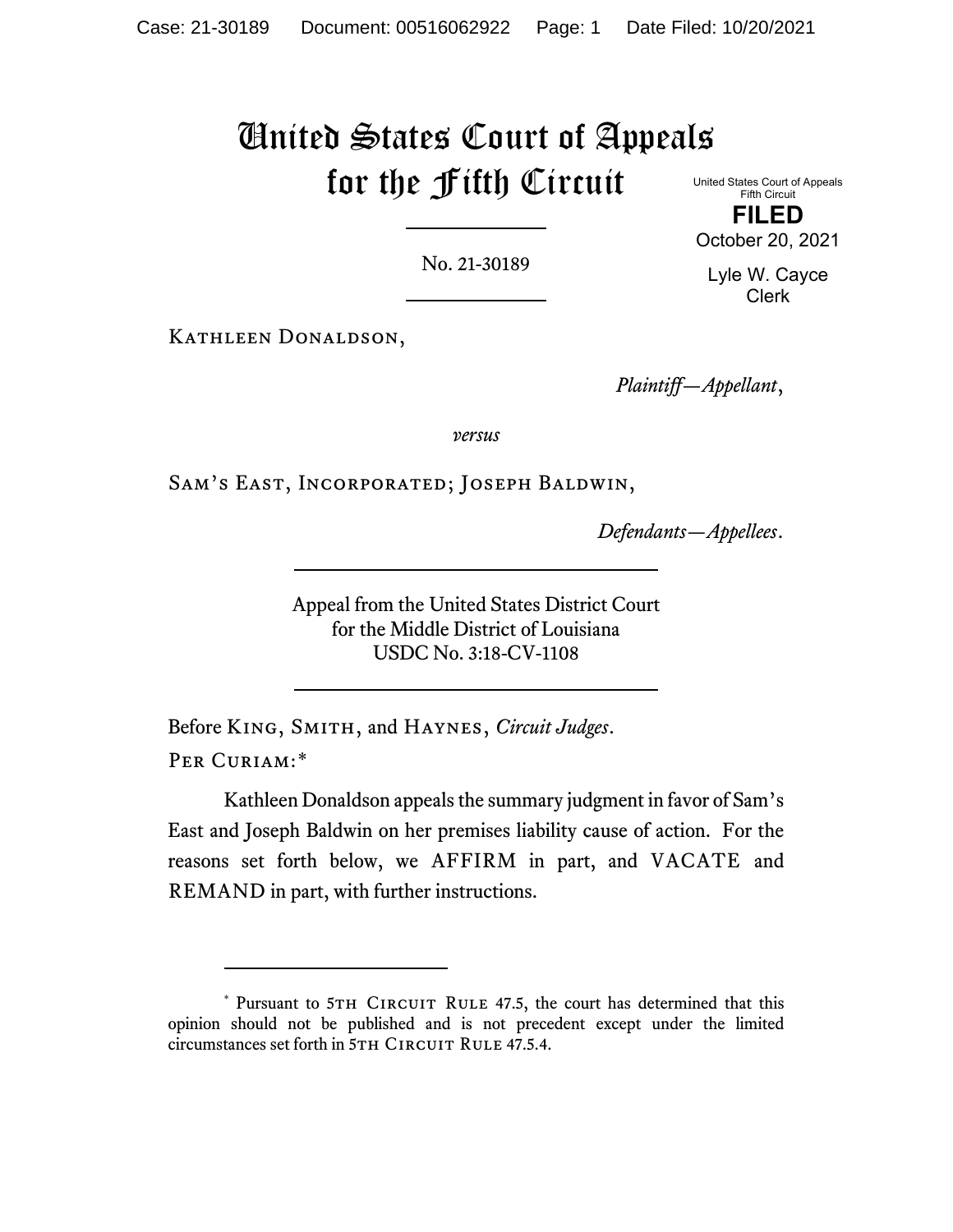# **I. Background**

In May 2018, Donaldson and her husband were shopping at a Sam's East ("Sam's") store in Baton Rouge, Louisiana. While walking down an aisle, Donaldson "[t]urned around to walk towards [her] husband and just ended up on the floor." Her husband did not see Donaldson fall but noticed a wood chip on the floor next to Donaldson after attending to her. The wood chip appeared to have "broken off something," and was the same shade of blue as a pallet that was at ground-level at the spot where Donaldson fell. Donaldson's fall resulted in injuries that required emergency surgery.

Donaldson sued Sam's and Baldwin, the store manager, for negligence in Louisiana state court. Sam's then removed the case to federal court, invoking the court's diversity jurisdiction under 28 U.S.C. § 1332 because Sam's is a citizen of Arkansas, and Donaldson is a citizen of Louisiana. Although Baldwin is a resident of Louisiana, Sam's asserted that Baldwin was improperly joined, meaning the court could disregard his citizenship in determining whether diversity jurisdiction existed for Donaldson's claim against Sam's. Donaldson never filed a motion challenging removal, nor did the district court independently evaluate whether it had jurisdiction over the action. Rather, the district court granted summary judgment in favor of Sam's and Baldwin on the merits of Donaldson's claims without distinguishing between the two defendants. Donaldson appealed.

# **II. Jurisdiction & Standard of Review**

A threshold issue is whether the district court had jurisdiction over this case under 28 U.S.C. § 1332. If it did, we review its summary judgment de novo. *Bagley v. Albertsons, Inc.*, 492 F.3d 328, 330 (5th Cir. 2007). Summary judgment is appropriate "if the movant shows that there is no genuine dispute as to any material fact and the movant is entitled to judgment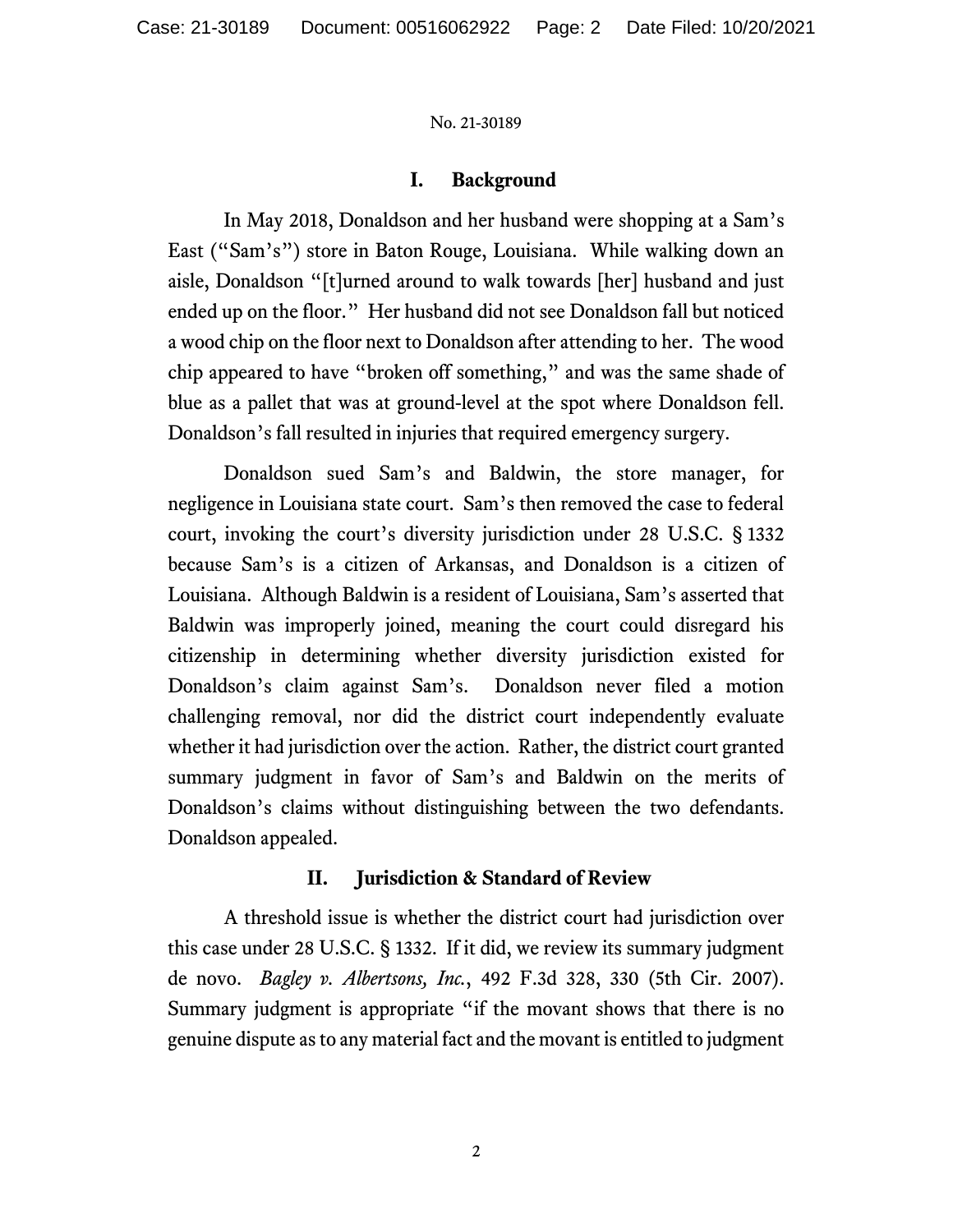as a matter of law." FED. R. CIV. P. 56(a). All doubts are resolved, and all reasonable inferences are drawn, in favor of the nonmovant. *Cates v. Dillard Dep't Stores, Inc.*, 624 F.3d 695, 696 (5th Cir. 2010).

# **III. Discussion**

The two issues on appeal are (1) whether the district court had jurisdiction over this case under 28 U.S.C. § 1332 and (2) if so, whether the district court properly granted summary judgment in favor of Sam's and Baldwin. We conclude that, under this circuit's precedent, Baldwin was improperly joined, so the district court never had jurisdiction over him. We also conclude that the summary judgment to Sam's was proper. Accordingly, we affirm the summary judgment in favor of Sam's, vacate the summary judgment in favor of Baldwin, and remand to the district court with instructions to dismiss Baldwin from the case for lack of jurisdiction.

# **A. Diversity Jurisdiction**

Under 28 U.S.C. § 1441(a), a defendant may remove a civil action filed in a state court to a federal district court if the district court has original jurisdiction over the action. The removing party bears the burden of establishing that federal jurisdiction exists. *Mumfrey v. CVS Pharmacy, Inc.*, 719 F.3d 392, 397 (5th Cir. 2013).

In this case, Sam's based its removal on diversity jurisdiction under 28 U.S.C. § 1332. Diversity jurisdiction is proper if the amount in controversy exceeds \$75,000 and "there is complete diversity of citizenship between the parties." *Id*. (citing 28 U.S.C. § 1332(a)). For complete diversity to exist "all persons on one side of the controversy [must] be citizens of different states than all persons on the other side." *Harvey v. Grey Wolf Drilling Co.*, 542 F.3d 1077, 1079 (5th Cir. 2008) (quotation omitted). Individuals are a citizens of the state in which they are domiciled, *Coury v. Prot*, 85 F.3d 244, 248 (5th Cir. 1996), and corporations are citizens of their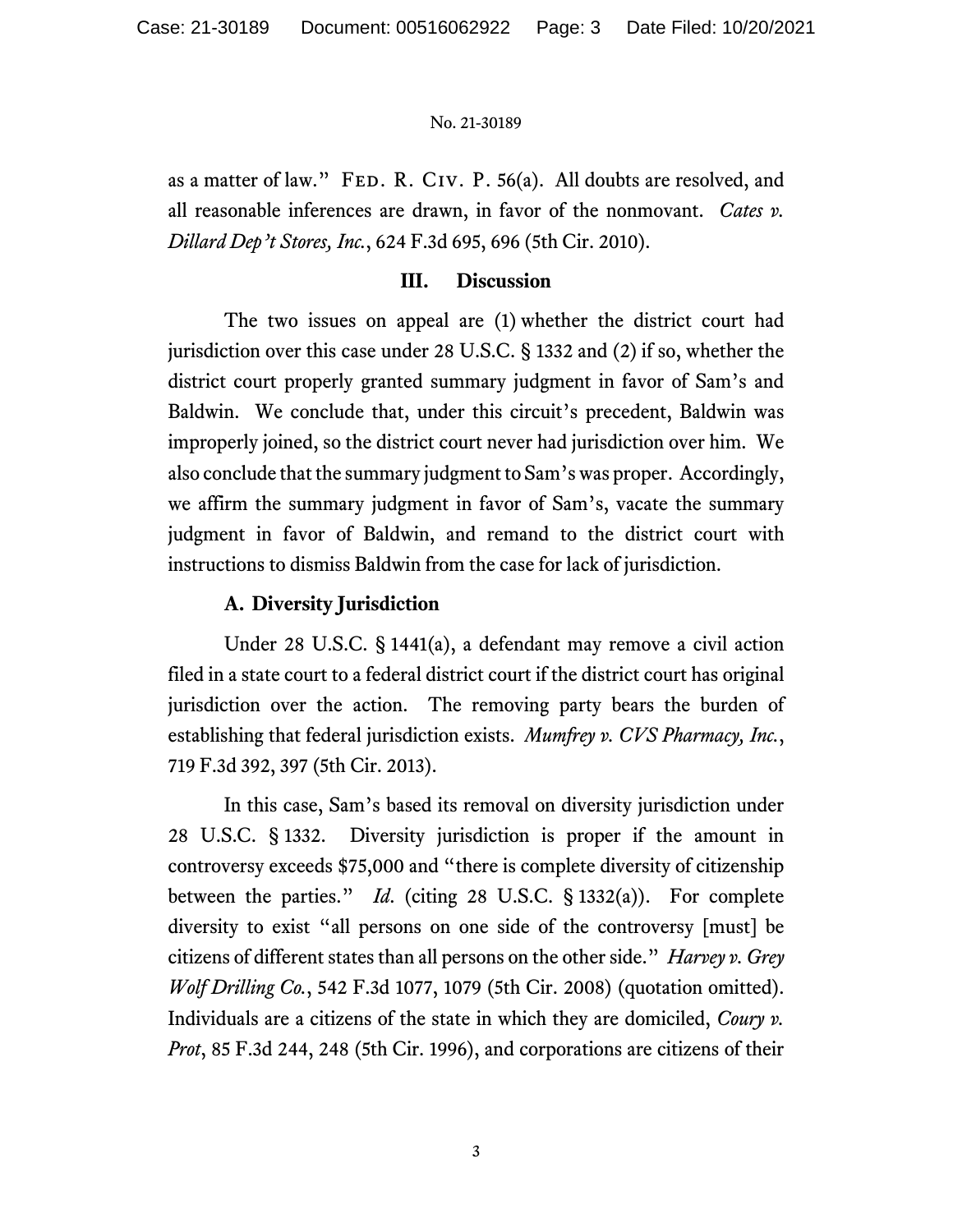principal place of business and place of incorporation, *Tewari De-Ox Sys., Inc. v. Mountain States/Rosen, Ltd.*, 757 F.3d 481, 484 (5th Cir. 2014).

In this case, the amount in controversy requirement was satisfied, but complete diversity was lacking because both Donaldson and Baldwin appear to be citizens of Louisiana. [1](#page-3-0) Nevertheless, Sam's asserted that diversity jurisdiction was proper because Baldwin was improperly joined. Under this circuit's improper joinder doctrine, the presence of a non-diverse party will not prevent removal on the basis of diversity jurisdiction if there was (1) "actual fraud in the pleading of jurisdictional facts," or (2) if a plaintiff is unable "to establish a cause of action against the non-diverse party in state court." *Smallwood v. Ill. Cent. R.R. Co.*, 385 F.3d 568, 573 (5th Cir. 2004) (en banc) (quotation omitted).

To determine whether a plaintiff lacks a "reasonable basis of recovery under state law," we may "conduct a Rule 12(b)(6)-type analysis, looking initially at the allegations of the complaint to determine whether the complaint states a claim under state law against the in-state defendant." *Id*.; *Int'l Energy Ventures Mgmt., L.L.C. v. United Energy Grp., Ltd.*, 818 F.3d 193, 200 (5th Cir. 2016). Importantly, a defendant must demonstrate that the plaintiff has no basis for recovery against the nondiverse defendant for a reason that does not also apply to the plaintiff's claim against the diverse defendant. *See Smallwood*, 385 F.3d at 573–74.

Here, Sam's asserted that Donaldson failed to allege that Baldwin owed her an independent duty of care—a necessary element to establish personal liability under Louisiana law. In Louisiana, an employee can be held

<span id="page-3-0"></span><sup>&</sup>lt;sup>1</sup> Sam's alleged only that Baldwin was a resident of Louisiana. Allegations of residency are insufficient to establish a person's citizenship. *Neeley v. Bankers Tr. Co. of Tex.*, 757 F.2d 621, 634 n.18 (5th Cir. 1985). However, because we conclude that Baldwin was improperly joined, this defect is immaterial.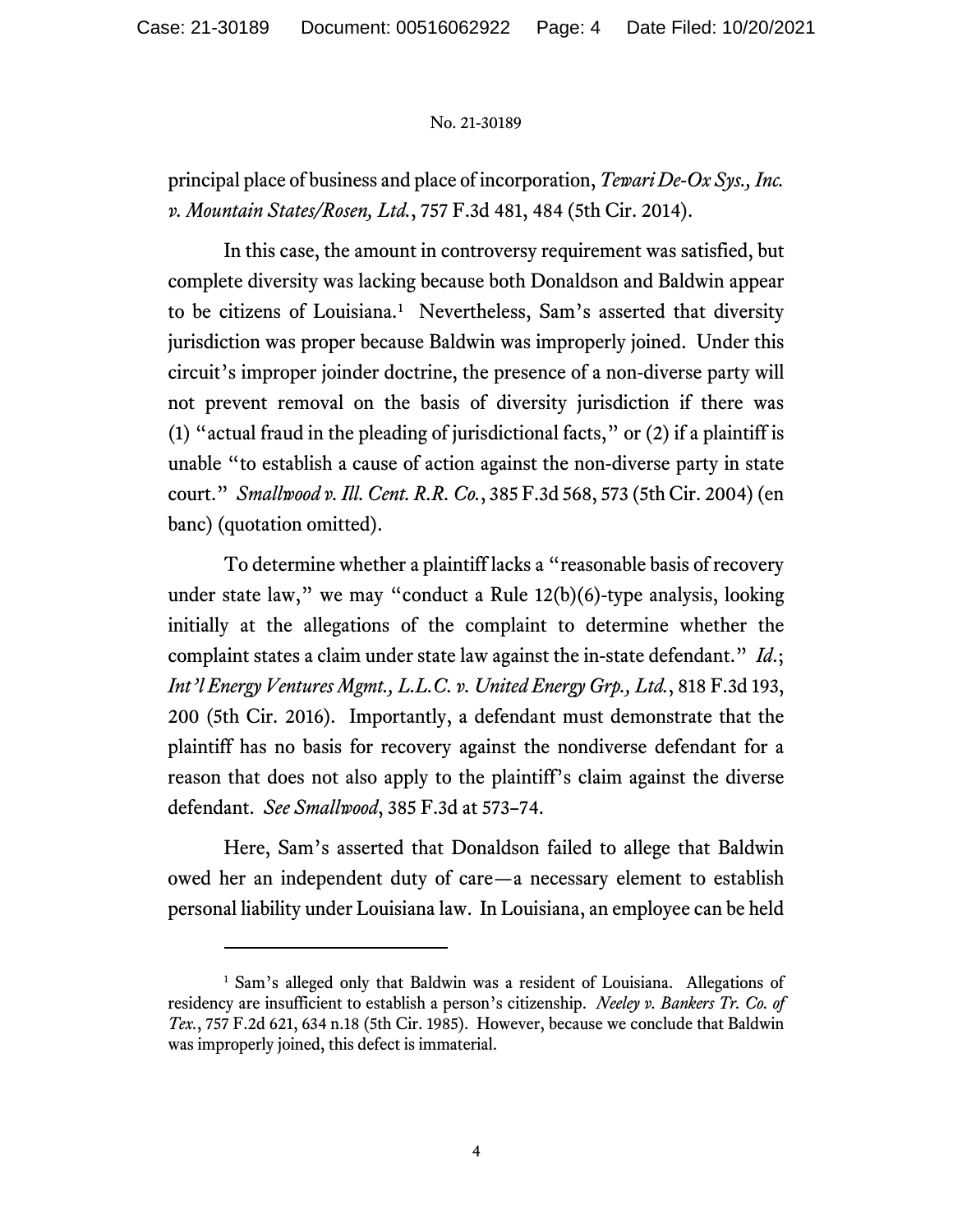personally liable for injuries sustained by a third person on an employer's premises only if "(1) the employer owes a duty of care to a third person; (2) the employer delegated that duty to a defendant-employee; (3) and the defendant-employee breached the duty through his own fault and lack of ordinary care." *Moore v. Manns*, 732 F.3d 454, 456–57 (5th Cir. 2013) (per curiam) (quoting *Canter v. Koehring Co.*, 283 So. 2d 716, 721 (La. 1973), *superseded on other grounds by statute*, LA. REV. STAT. ANN. § 23.1032 (1998)). Notably, "a defendant-employee's general administrative responsibility is insufficient to impose personal liability." *Id*. at 457 (internal quotation marks and citation omitted).

Donaldson alleged that Baldwin was negligent because of his "oversight and failure to follow and enforce store policies." But Donaldson did not allege that Sam's delegated its duty of care to Baldwin specifically, nor did she allege that Baldwin breached any duty through his own fault or by the lack of ordinary care. Accordingly, Donaldson's allegations were insufficient to state a claim against Baldwin. [2](#page-4-0) Thus, under *Smallwood*, Baldwin was improperly joined.

Because Baldwin was improperly joined, the district court never had jurisdiction over him. *See Int'l Energy Ventures*, 818 F.3d at 209. When a court concludes "that a nondiverse party has been improperly joined to defeat diversity, that party *must* be dismissed without prejudice." *Id*. (quotation omitted). Accordingly, we vacate the summary judgment as to Baldwin and remand to the district court with instructions to dismiss Baldwin without prejudice for lack of jurisdiction.

<span id="page-4-0"></span><sup>2</sup> Donaldson adequately alleged that Sam's owed her a duty of care. Therefore, this argument does not apply with equal force to Sam's and relates only to Donaldson's claims against Baldwin.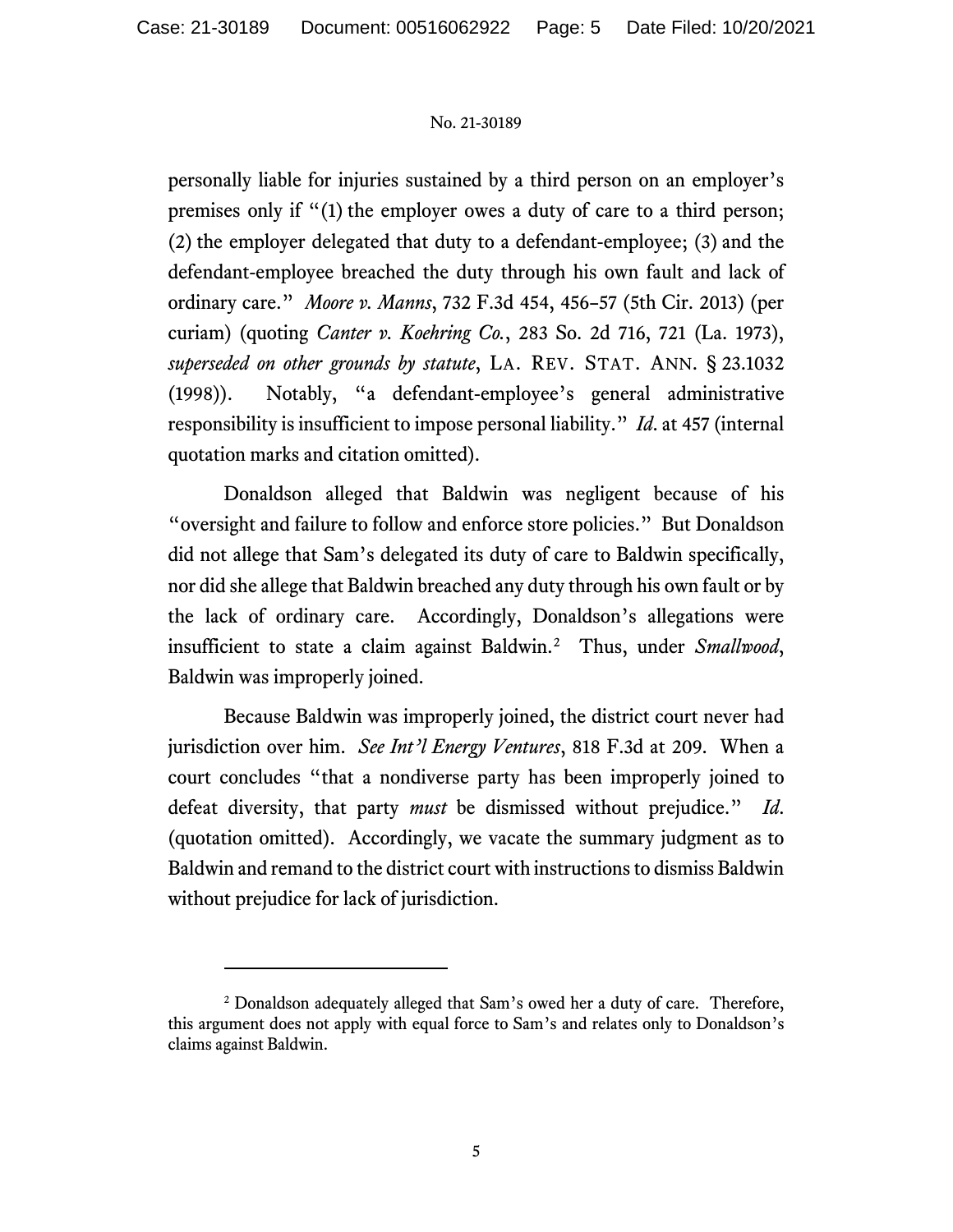# **B. Premises Liability Claim**

We apply Louisiana law to assess Donaldson's negligence claim against Sam's. *See Erie R.R. Co. v. Tompkins*, 304 U.S. 64, 78 (1938). To succeed on her claim, Donaldson must show that Sam's "either created or had actual or constructive notice of the condition which caused the damages, prior to the occurrence." LA. REV. STAT. ANN. § 9:2800.6(B). Louisiana courts also require slip and fall plaintiffs to present evidence establishing the cause of their fall. *See Waterman v. Acadiana Mall CMBS, LLC*, 269 So. 3d 789, 800 (La. Ct. App. 2019) (requiring a plaintiff to prove damages "due to a condition existing in or on a merchant's premises"). Donaldson asserts that the wood chip caused her fall and that Sam's "created" the condition that led to her fall, namely the presence of the wood chip in the aisle. Alternatively, Donaldson argues that Sam's had constructive notice of the wood chip.

Regarding the cause of her fall, we note that Donaldson's husband did not witness the fall, and Donaldson's own testimony regarding the accident is vague. All Donaldson could remember was that she "[t]urned around . . . and just ended up on the floor." After the fall, Donaldson and her husband noticed a wood chip near the site of the accident. However, that evidence alone is insufficient to create a genuine dispute of material fact as to the cause of the fall. *See Tomaso v. Home Depot, U.S.A., Inc.*, 174 So. 3d 679, 683 (La. Ct. App. 2015) (concluding that plaintiff's assertion that a zip tie was the only thing that could have caused his fall was impermissibly speculative where he did not see the zip tie until after his fall). Accordingly,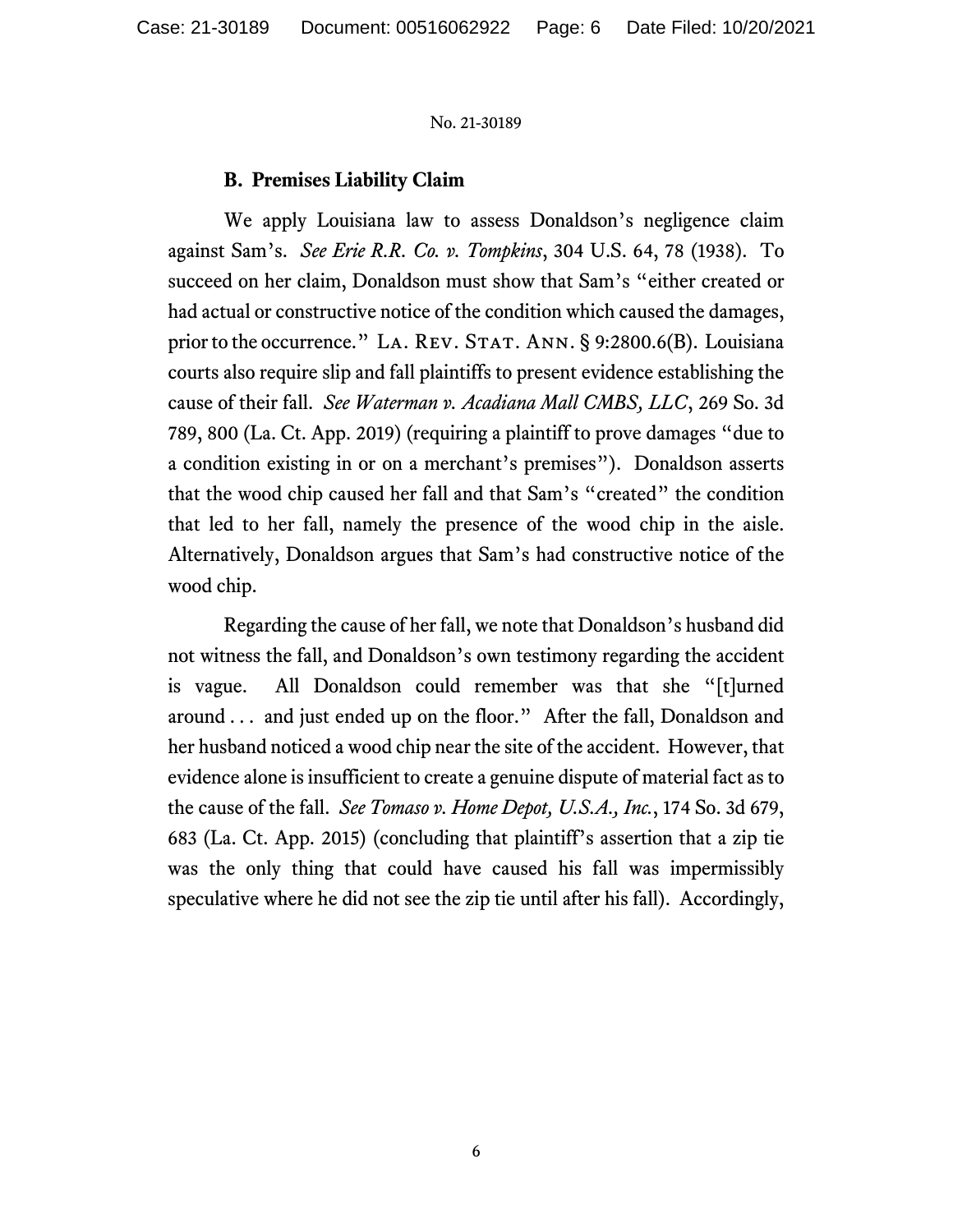Donaldson cannot show a genuine dispute of material fact as to whether the wood chip caused her fall. [3](#page-6-0)

As to her theory that Sam's "created" the condition that led to her fall, Donaldson points to the testimony of a Sam's corporate representative explaining that wood chips often break off pallets during overnight stocking. However, the testimony of the Sam's representative does not demonstrate that the only potential source of the wood chip was a Sam's employee. Indeed, the Sam's representative also explained that chips can break off pallets when carts hit them and when customers step on them. Without evidence establishing the origin of the wood chip, Donaldson's claim cannot survive summary judgment under this theory. *See Bagley*, 492 F.3d at 330– 31 (concluding that plaintiff did not present sufficient evidence that the defendant caused a leak where she "presented no evidence as to how the liquid reached the floor").

That leaves Donaldson's constructive notice theory. To survive summary judgment on a constructive notice theory, Donaldson "must come forward with positive evidence showing that the damage-causing condition existed for some period of time, and that such time was sufficient to place the merchant defendant on notice of its existence." *White v. Wal-Mart Stores, Inc.*, 699 So. 2d 1081, 1082 (La. 1997). This court has held that "[w]hether the period of time that a condition existed was sufficient to provide a merchant with constructive notice is a fact question that must be submitted to the jury." *Bagley*, 492 F.3d at 331. However, at summary judgment, the

<span id="page-6-0"></span><sup>&</sup>lt;sup>3</sup> Donaldson's husband testified that Donaldson told him that "something got under her foot" prior to when she slipped, but this testimony was inadmissible hearsay. *See*  FED. R. EVID. 801(c), 802; FED. R. CIV. P.  $56(c)(2)$  (establishing that, at summary judgment, a party may object to evidence that cannot be presented in an admissible form). Even if the statement was admissible under a hearsay exception, it does not establish that the wood chip was what "got under her foot."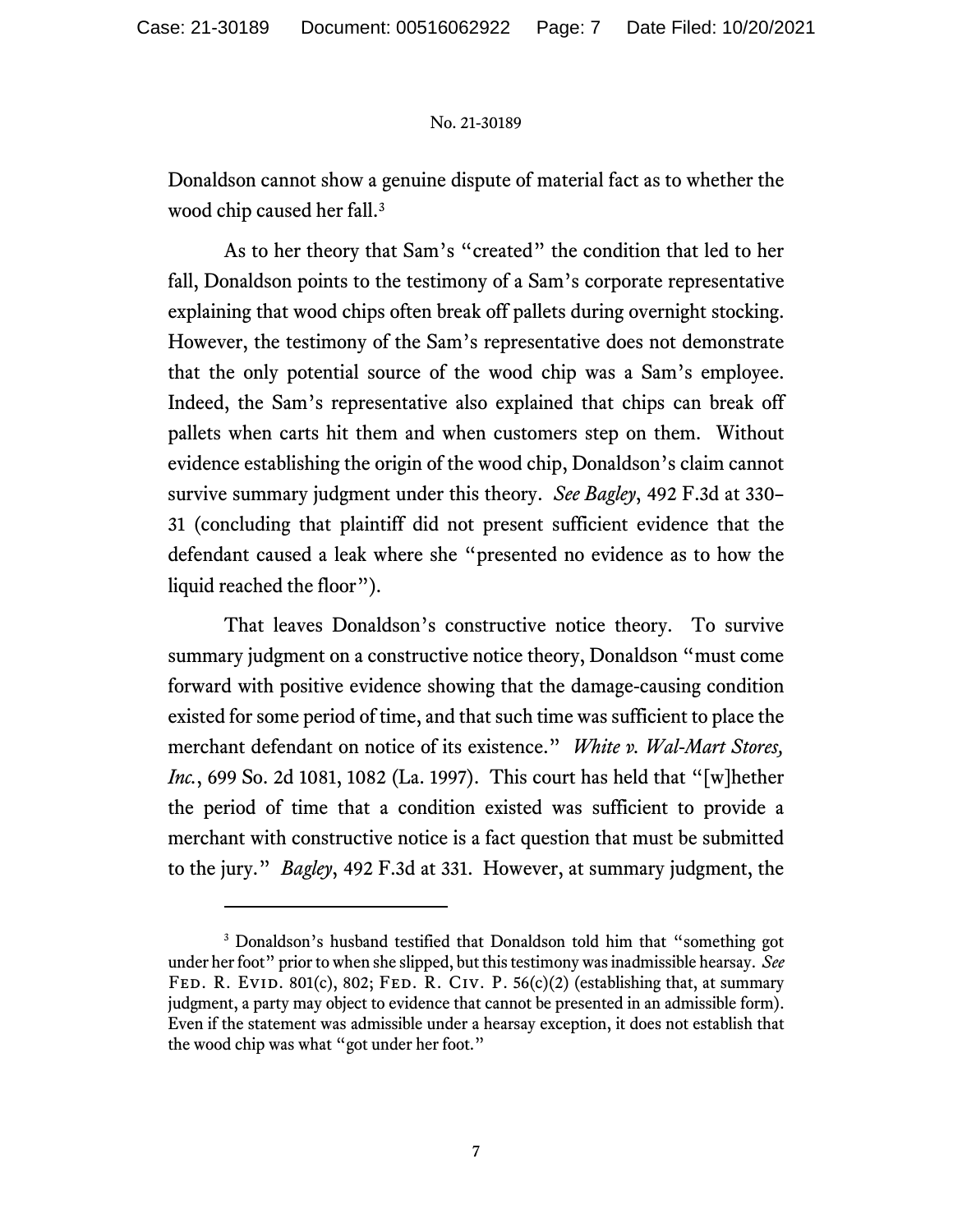plaintiff must introduce "some positive evidence . . . of how long the condition existed prior to the fall." *Id*. (quoting *Robinson v. Brookshires # 26*, 769 So. 2d 639, 642 (La. Ct. App. 2000)).

Donaldson failed to do so. Neither Donaldson nor her husband saw the wood chip prior to entering the aisle. Additionally, though Donaldson and her husband were alone in the aisle at the time of the fall, another patron was in the next aisle, close enough to hear Donaldson fall and arrive at the scene of the accident immediately. In *Bagley*, we inferred that a leaky cart "had sufficient time to clear the aisle" because of the "size and nature of the spill," namely that it was liquid and had spread over time, and because no one was around the plaintiff when she slipped. 492 F.3d at 331. Here, both the nature of the hazardous condition (a solid wood chip), and the other patron's close proximity to Donaldson distinguish *Bagley* and destroy the ability to infer that a sufficient amount of time had elapsed to put Sam's on constructive notice. [4](#page-7-0) *Compare McDowell v. Wal-Mart Stores, Inc.*, 811 F. App'x 881, 884–85 (5th Cir. 2020) (per curiam) (affirming summary judgment where plaintiff's constructive notice assertion lacked positive evidence of how long the water she slipped on had been there, and at least two other customers were in the aisle with her at the time of the fall), *with Bagley*, 492 F.3d at 331 (holding there was sufficient evidence to survive summary judgment where plaintiff slipped on liquid that leaked from a cart,

<span id="page-7-0"></span><sup>4</sup> The dissenting opinion asserts that this case is indistinguishable from *Bagley* because a liquid spill and a wood chip are both potentially hazardous conditions in a store aisle. That statement is accurate, but the dissenting opinion misses the point. A liquid spill (due to its nature as liquid) will spread *over time*, which is why we were able to infer a sufficient amount of time had passed to put the merchant on constructive notice in *Bagley*. 492 F.3d at 331. A wood chip (due to its nature as a solid) will not change over time. Thus, without some positive evidence from Donaldson, we cannot draw the same inferences we drew in *Bagley* regarding how long the wood chip was in the aisle.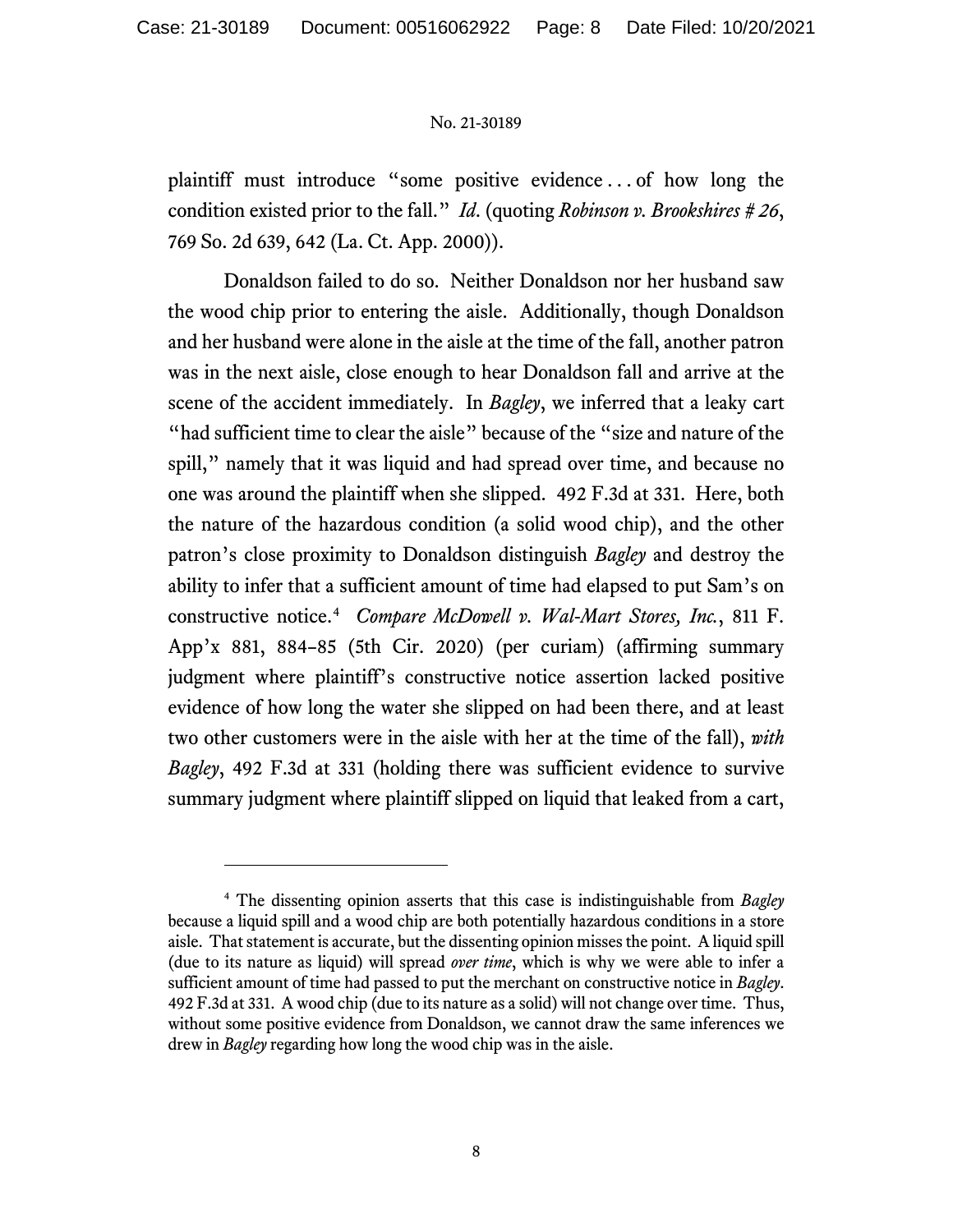and the aisle was clear when she slipped, implying that time had passed since the leaking cart had come through).

Because Donaldson failed to establish a genuine dispute of material fact regarding the requirements of  $\S$  9:2800.6(B)(2), we affirm the summary judgment in favor of Sam's.

Accordingly, the judgment is AFFIRMED in part, and VACATED and REMANDED in part, with instructions.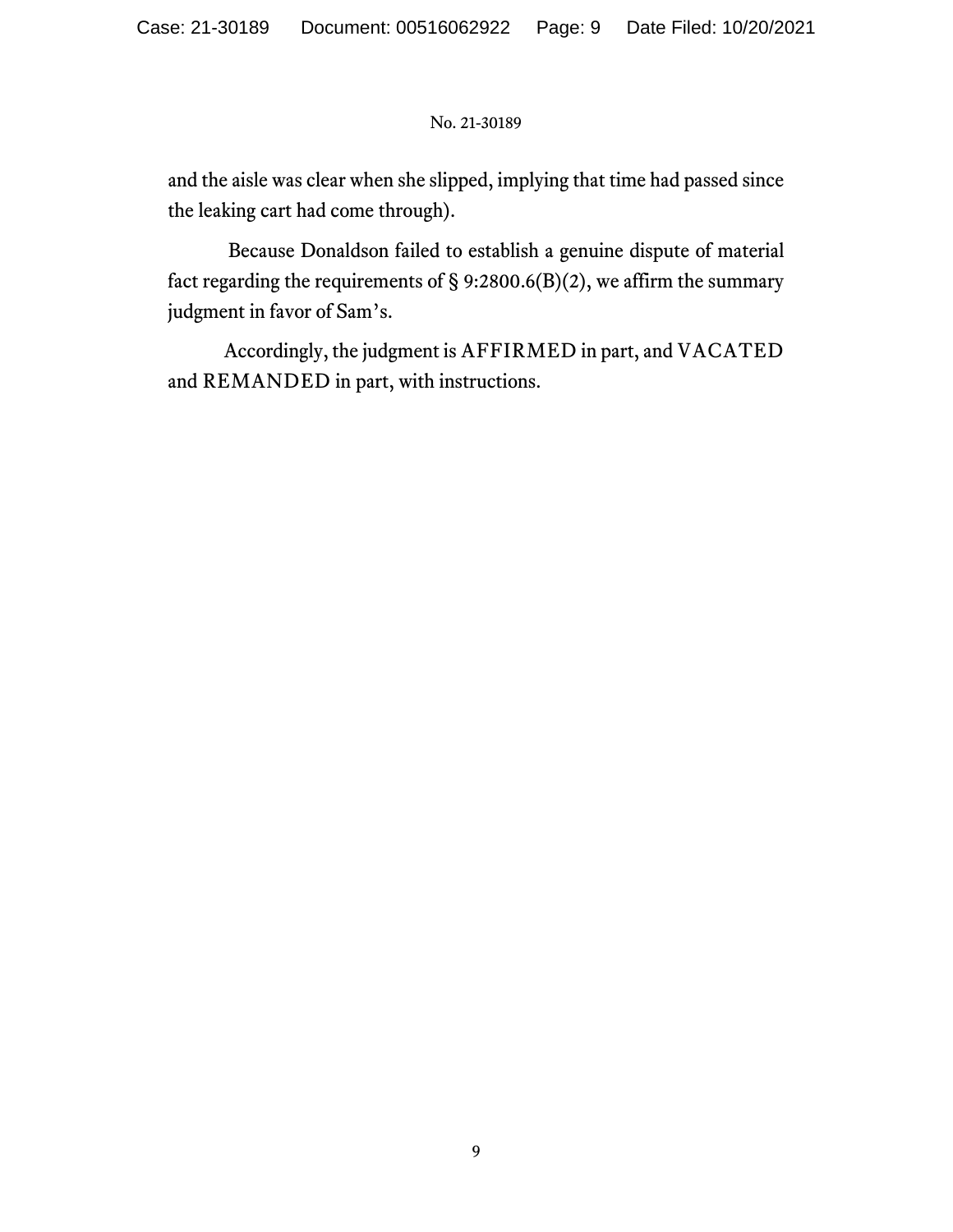King, *Circuit Judge*, concurring in part, dissenting in part:

I agree with the majority's decision on the jurisdictional issue. However, I think there is a genuine dispute of material fact as to Sam's constructive notice of the wood chip alleged to be the cause of the plaintiff's fall. The majority asserts that Donaldson failed to come forward with positive evidence showing that the damage-causing condition existed for some period of time. I disagree.

Donaldson and her husband were alone in the aisle at the time of Donaldson's fall. The majority argues that another patron, in the next aisle over, being close enough to hear Donaldson fall and quickly arrive at the scene, "destroys the ability to infer that the wood chip was in the aisle" for a sufficient period of time to put Sam's on notice. This argument is incorrect for two reasons.

First, under our court's precedent in *Bagley*, "[w]hether the period of time that a condition existed was *sufficient* to provide a merchant with constructive notice is a *fact* question that *must* be submitted to the jury." *Bagley v. Albertsons, Inc.*, 492 F.3d 328, 331 (5th Cir. 2007) (emphasis added).[1](#page-9-0) The question before us is whether there is sufficient evidence of the existence of the wood chip before the accident to put Sam's on notice of a condition dangerous to customers.

Second, in *Bagley*, this court reasoned that because (a) testimony revealed support for the inference that the spill was created by another customer's cart and (b) the plaintiff was alone in the aisle at the time of her

<span id="page-9-0"></span><sup>1</sup> Accordingly, the majority's reliance on *White v. Wal-Mart Stores, Inc.*, 699 So. 2d 1081, 1082 (La. 1997), is misguided. That case went to trial, and the Supreme Court of Louisiana granted writs to readdress the question of constructive notice—so the sufficiency of the length of time was at issue in that case, unlike here.